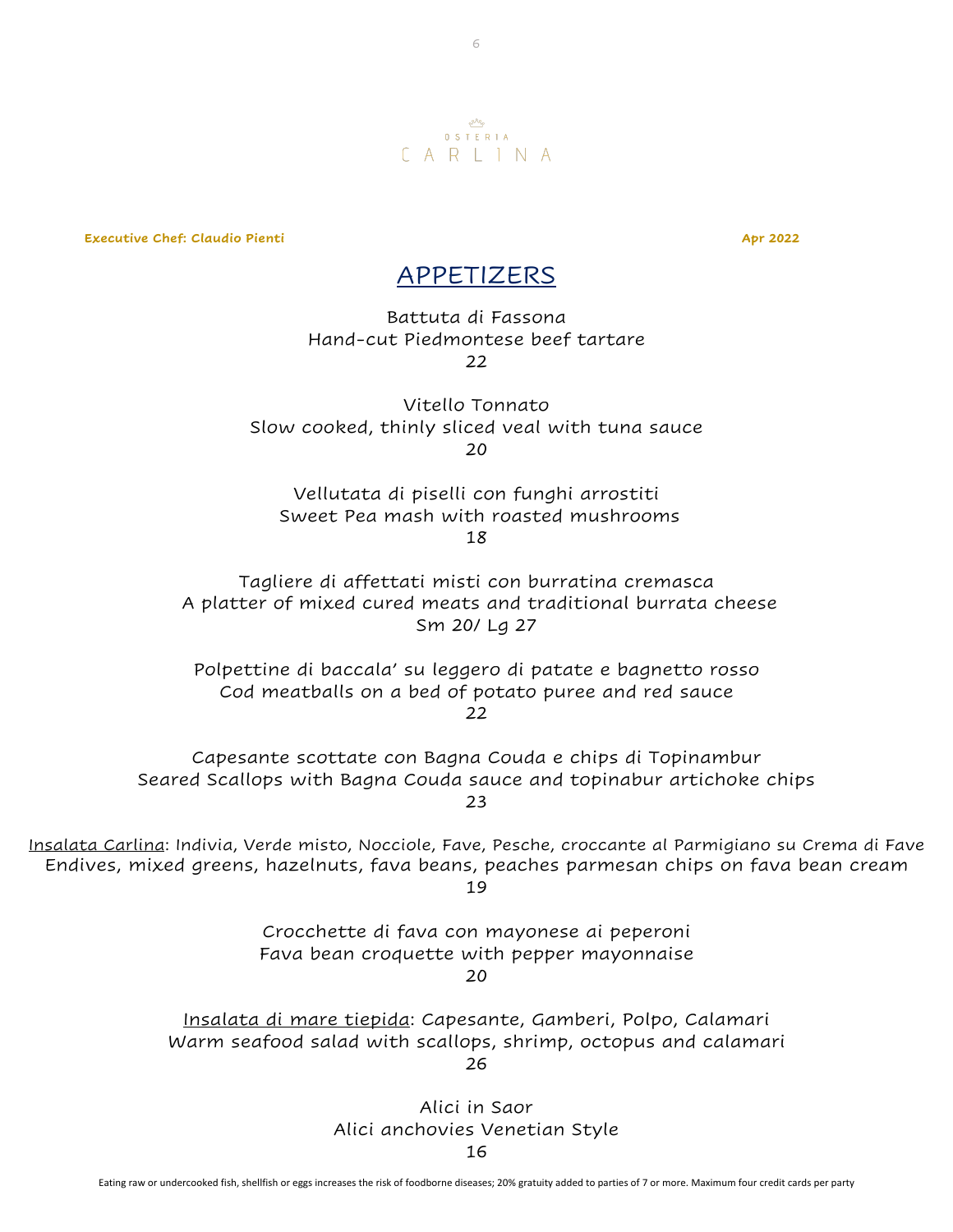Fresh Pasta

Agnolotti di Brasato Homemade ravioli filled with braised meats topped with sage butter and veal reduction 25

> Gnocchetti Verdi con Salsiccia di Bra e Gorgonzola Green baby gnocchi with sausage of Bra and gorgonzola cheese 27

> > Tagliatelle ai funghi porcini Homemade Tagliatelle with porcini mushrooms 26

Pappardelle con Cinghiale al Barolo Homemade pappardelle with Barolo stewed wild boar 28

Ravioli al nero di Seppia ripieni di Granchio e patate con sedano rapa e uova di Trota affumicata Homemade squid ink ravioli stuffed with crab, potato on a bed of celeriac sauce topped with trout roe 28

Tajarin ai Carciofi e Pinoli con pan grattato profumato Homemade pasta with artichoke and pine nuts topped with seasoned breadcrumbs 23

Spaghetti di Gragnano al ragu' vegano "Impossible" con funghi porcini Spaghetti from Gragnano with "Impossible" vegan ragu' with Porcini mushrooms 27

Risotto di Mare: gamberi, calamari, polpo, capesante Special Riserva Risotto with Shrimp, Calamari, Octopus, Scallops

……

29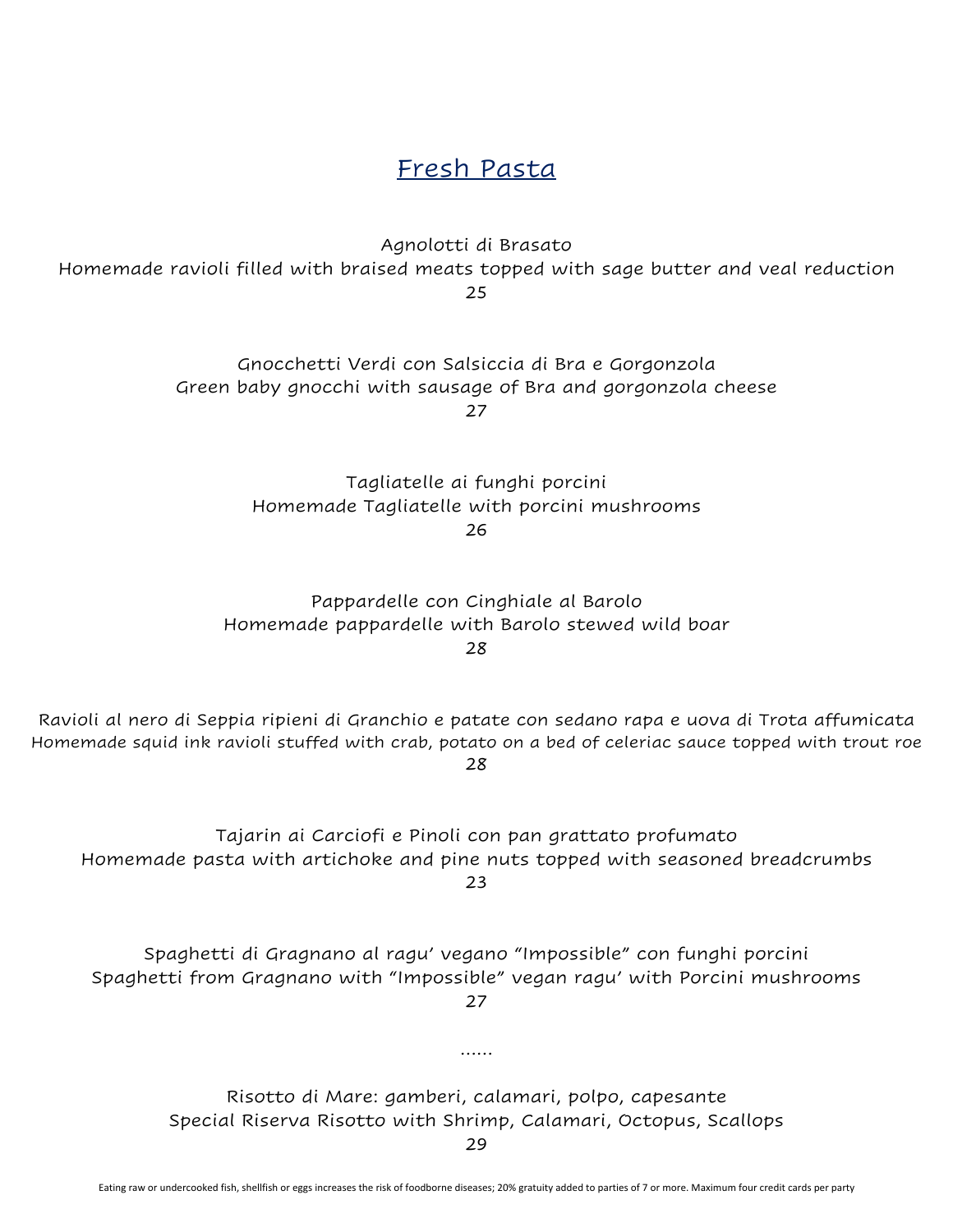## Main Course

L'Osso buco classico con Riso Carnaroli Riserva San Massimo Traditional Milanese, slowly braised veal shank with saffron risotto

51

Cotoletta alla Milanese

Pounded thin veal chop Milanese style with arugula, grape tomatoes and lemon vinaigrette 54

> Stinchetto di Agnello arrosto con Carciofi al burro Roasted baby lamb shank with buttered artichokes

39

Coscetta di Coniglio al forno ripiena di Prosciutto, Asiago, Tartufo nero con zucchine e carote agrodolci Oven baked rabbit thigh, stuffed w/ prosciutto, asiago, black truffle and bittersweet zucchini and carrots 33

> Petto d' Anatra in porchetta con crocchette di patate e frutti di bosco Duck breast "porchetta" style with potato croquette and mixed berries 35

Branzino con insalatina di Cannellini e Asparagi Branzino with cannellini beans and asparagus salad

32

Baccala' alla livornese con Polenta bianca Livornese Style cod with white polenta 37

Bistecca ai ferri con Pomodorini, Rucola e scaglia di Grana Grilled NY strip with tomatoes, arugula and Grana cheese flakes 40

### Pizza Carlina al Tegamino

Asiago, Prosciutto di Anatra, Bagnetto Verde, Battuta di Tartufo e Stracchino Asiago cheese, Duck Prosciutto, green Sauce, Truffle crunch sauce, Stracchino cheese 29

### Sides:

| Patatine fritte / tartufate (French Fries/ Truffle Fries)                  | $10 (+5)$ |
|----------------------------------------------------------------------------|-----------|
| Patate Arrosto / cremose (Roasted potatoes/ with cream)                    | $10 (+5)$ |
| Peperoni alla Piemontese (Peppers Piemontese style)                        | 11        |
| Verdure di Stagione grigliate (Seasonal grilled Vegetables)                | 12        |
| Carciofini fritti al Parmigiano / tartufati (Fried Artichokes/ "truffled") | $10 (+5)$ |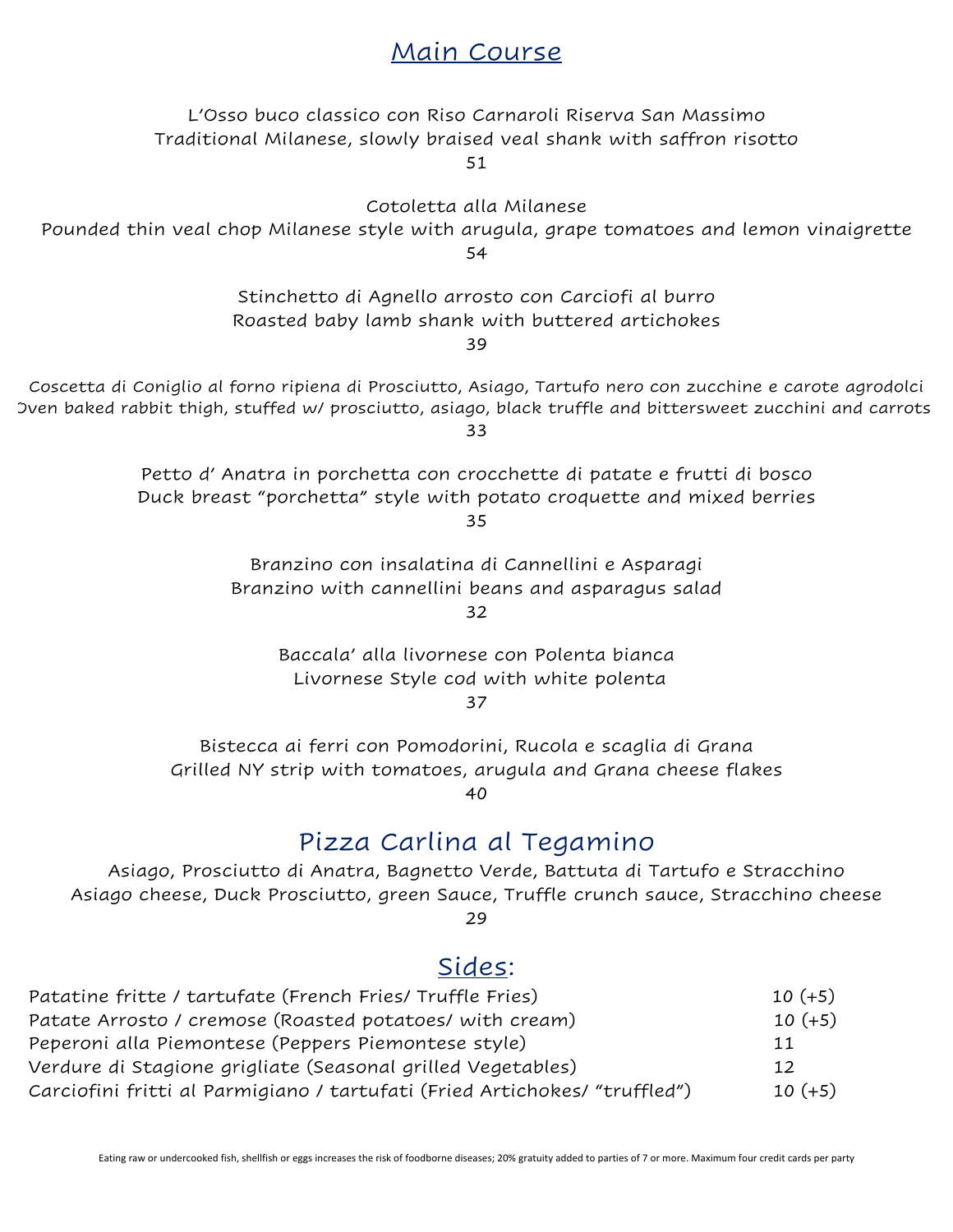#### Dessert

Tiramisu

Classic Piemontese Tiramisu: Savoyardi cookies, coffee Lavazza, mascarpone cream 12

Bonet Traditional Piemontese flan: Chocolate, amaretto reduction and almond cookies 11

> Panna Cotta Cream Flan with vanilla bean dust 12

Pesche Ripiene alla Piemontese Stuffed Peaches Piedmontese style (chocolate, amaretto) 14

> Gelato Milk base: Chocolate - Vanilla 10

Sorbetto Water base: Strawberry – Lemon - Mango 10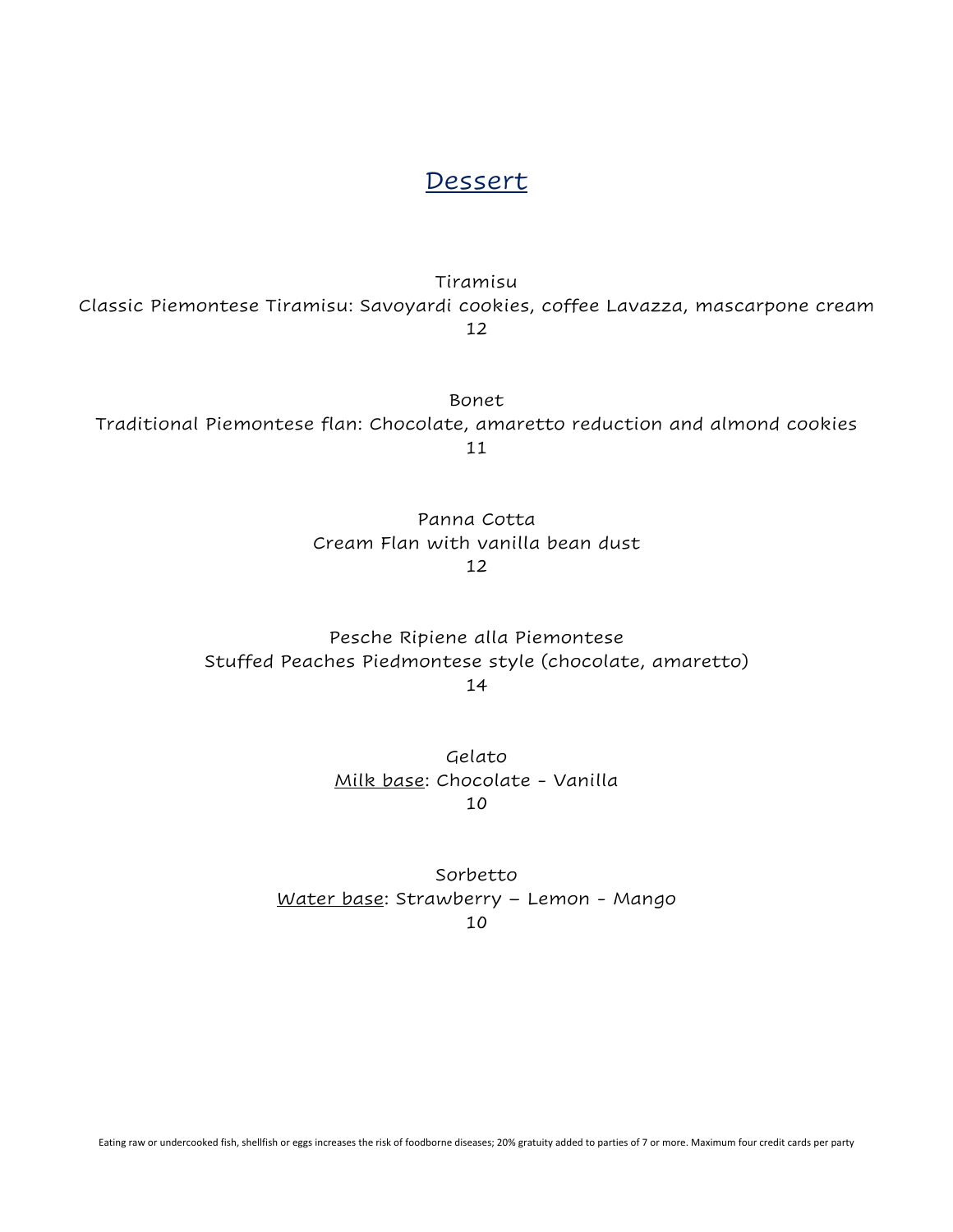#### **TRUFFLE MENU**

all dishes are served with shaved **Summer Black Truffle** on top

### Appetizers

Battuta di Fassona come da tradizione Tradition beef tartare 48

Vellutata di piselli con funghi arrostiti Sweet Pea mash with roasted mushrooms 38

Capesante scottate con Bagna Couda e chips Topinambur Seared Scallops with Bagna Couda sauce and topinabur artichoke chips 43

#### Pasta / Risotto

Tajarin Alba homemade angel hair pasta 50 / 70

Riso Carnaroli Riserva San Massimo al Parmigiano Special "riserva" Rise Carnaroli San Massimo, 24 months aged Parmigiano Reggiano 55 / 75

#### Main Course

Petto d' Anatra in porchetta con crocchette di patate e frutti di bosco Duck breast "porchetta" style with potato croquette and mixed berries 68

Coscetta di Coniglio al forno ripiena di Prosciutto, Asiago, Tartufo nero con zucchine e carote agrodolci Oven baked rabbit thigh, stuffed w/ prosciutto, asiago, black truffle and bittersweet zucchini and carrots 70

> Bistecca ai ferri con Pomodorini, Rucola e scaglia di Grana Grilled NY strip with tomatoes, arugula and Grana cheese flakes

> > 76

#### Dessert

Gelato alla Vaniglia con Miele al Tartufo Homemade Vanilla ice cream with truffle honey 38

add **Summer Black Truffle** to your dish: 35 (3gr.) / 55 (6gr.)

Eating raw or undercooked fish, shellfish or eggs increases the risk of foodborne diseases; 20% gratuity added to parties of 7 or more. Maximum four credit cards per party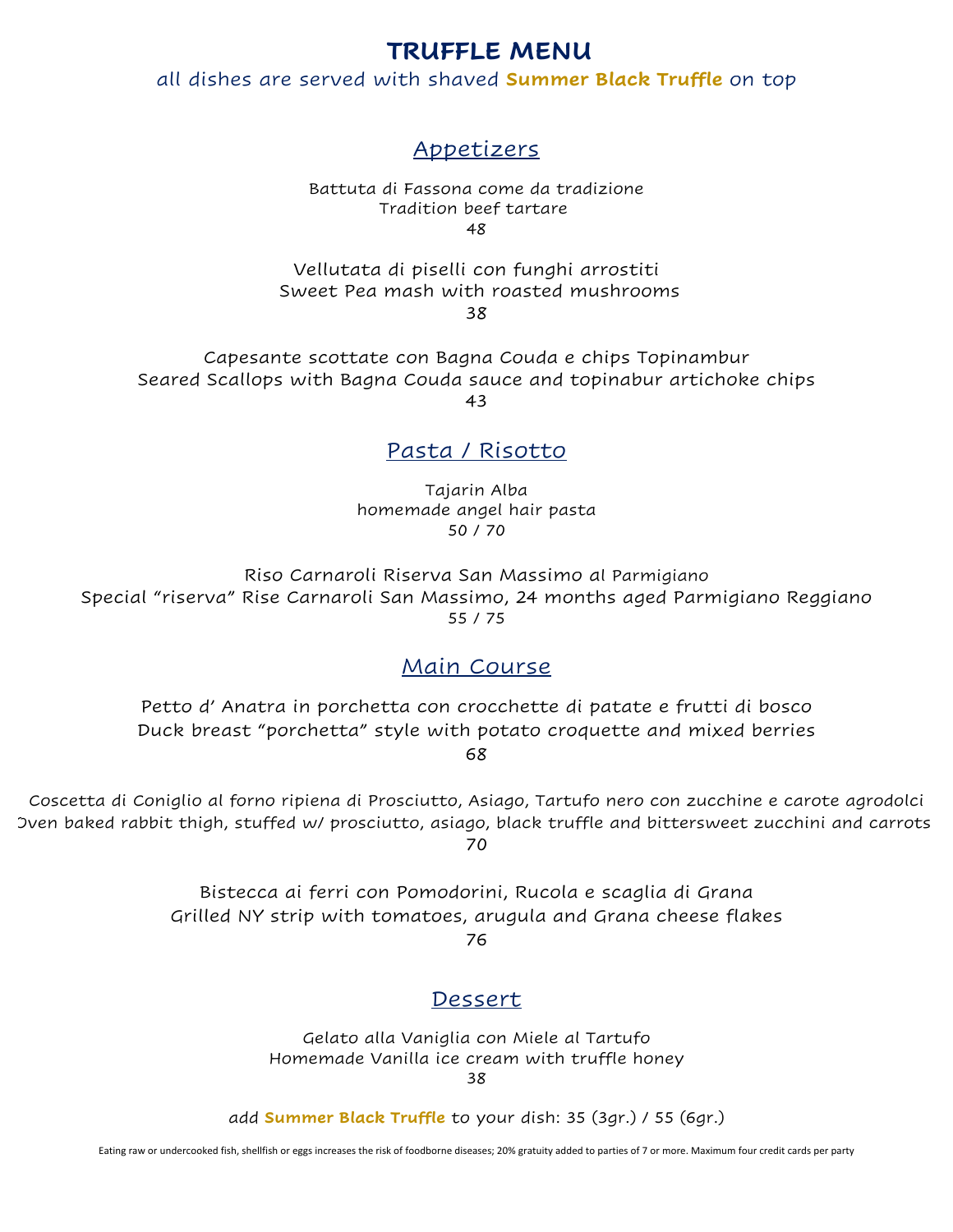### **LUNCH MENU**

Saturday and Sunday 12Pm-4pm Dinner menu always available

### **Pasta / Main**

Lasagnetta tradizionale espressa della domenica italiana Homemade, traditional Lasagna  $22$ 

Tagliatelle al Pesto Genovese Homemade Tagliatelle pasta with classic Genovese Pesto 19

Spaghetti alla Carbonara Spaghetti with "guanciale" tossed in eggs and Pecorino cheese 17

> Pescato del giorno con verdure di stagione Catch of the day with seasonal vegetables

24

Cotoletta di pollo alla milanese con insalatina mista Chicken Milanese with Mix salad  $22$ 

> Fritto misto di calamari Lightly battered and fried Calamari 23

#### **Con le Uova…**

**Benedict**

Poached eggs, avocado, prosciutto crudo with asparagus topped with Bernese sauce 17

> **Frittatina** Rossa con scologno e basilico Skillet Omelette with shallots and basil

15

**Omelette:** Mozzarella, spinach and prosciutto cotto

18

#### **Pizza al Tegamino**

Pizza Bismark: Speck, Mozzarella, Asparagus and quail eggs

19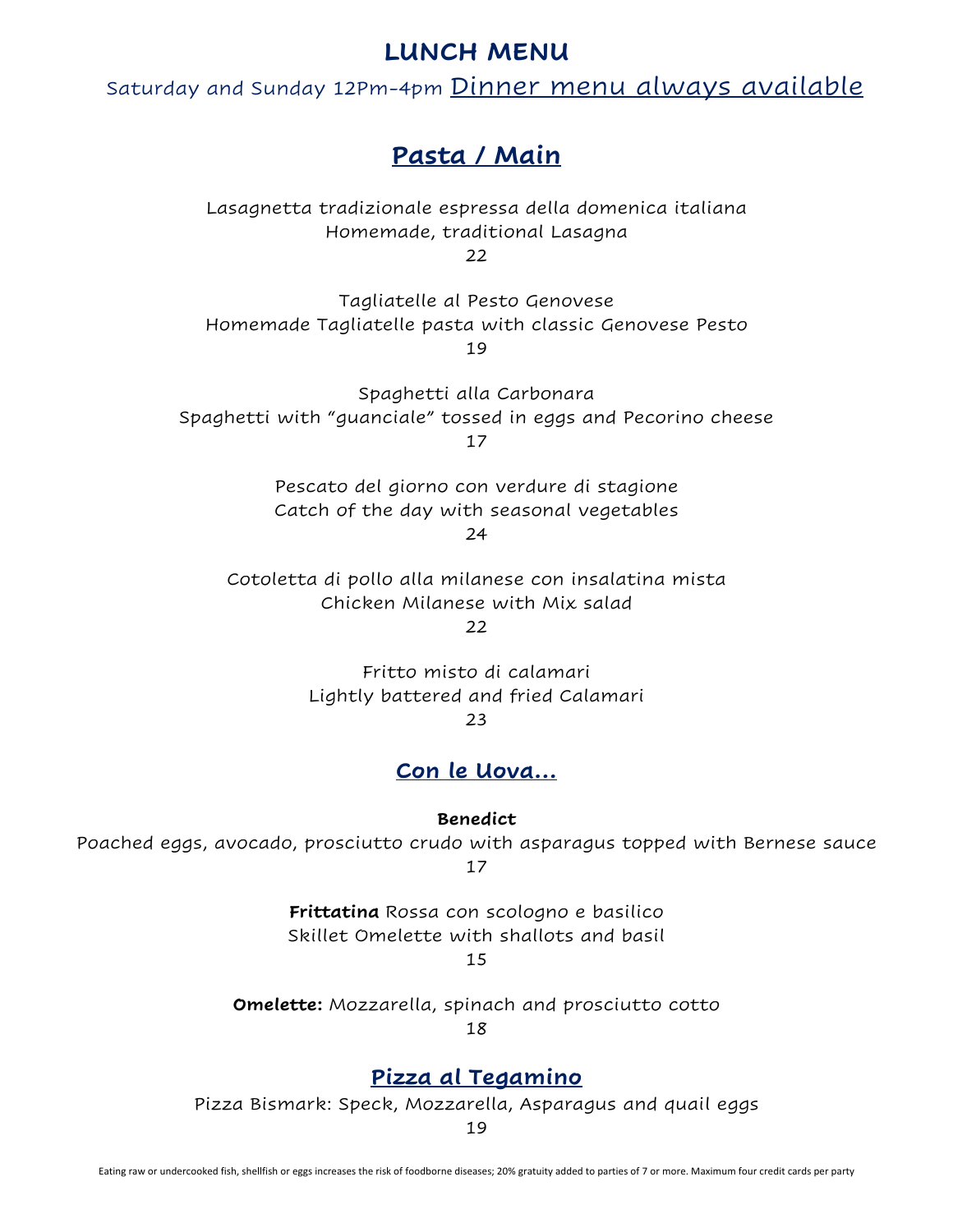# **FRIDAY SPECIAL LUNCH**

#### Friday only from 12pm to 3pm **1 appetizer + 1 main course = \$29 (individually)**

**All menus (REGULAR LUNCH, DINNER, TRUFFLE) ALWAYS AVAILABLE**

### **APPETIZERS**

**Polpettine di baccala' su leggero di patate e bagnetto rosso** Cod meatballs on a bed of potato puree and red sauce

**Insalata Carlina: Indivia, Verde misto, Nocciole, Fave, Pesche, croccante al Parmigiano su Crema di Fave** Endives, mixed greens, hazelnuts, fava beans, peaches parmesan chips on fava bean cream

#### **Vellutata di piselli con funghi arrostiti**

Sweet Pea mash with roasted mushrooms

#### **MAIN COURSE**

#### **Lasagnetta tradizionale espressa della domenica italiana**

Homemade traditional lasagna

#### **Trofiette al Pesto**

Trofie pasta with pesto sauce

#### **Scaloppina di Pollo al vino bianco con funghi trifolati**

Chicken Scaloppini in White Wine sauce with mushrooms

#### **Branzinetto grigliato con verdurine di stagione**

Grilled Branzino with seasonal vegetables

### **On the House**: 1 Espresso + Biscotti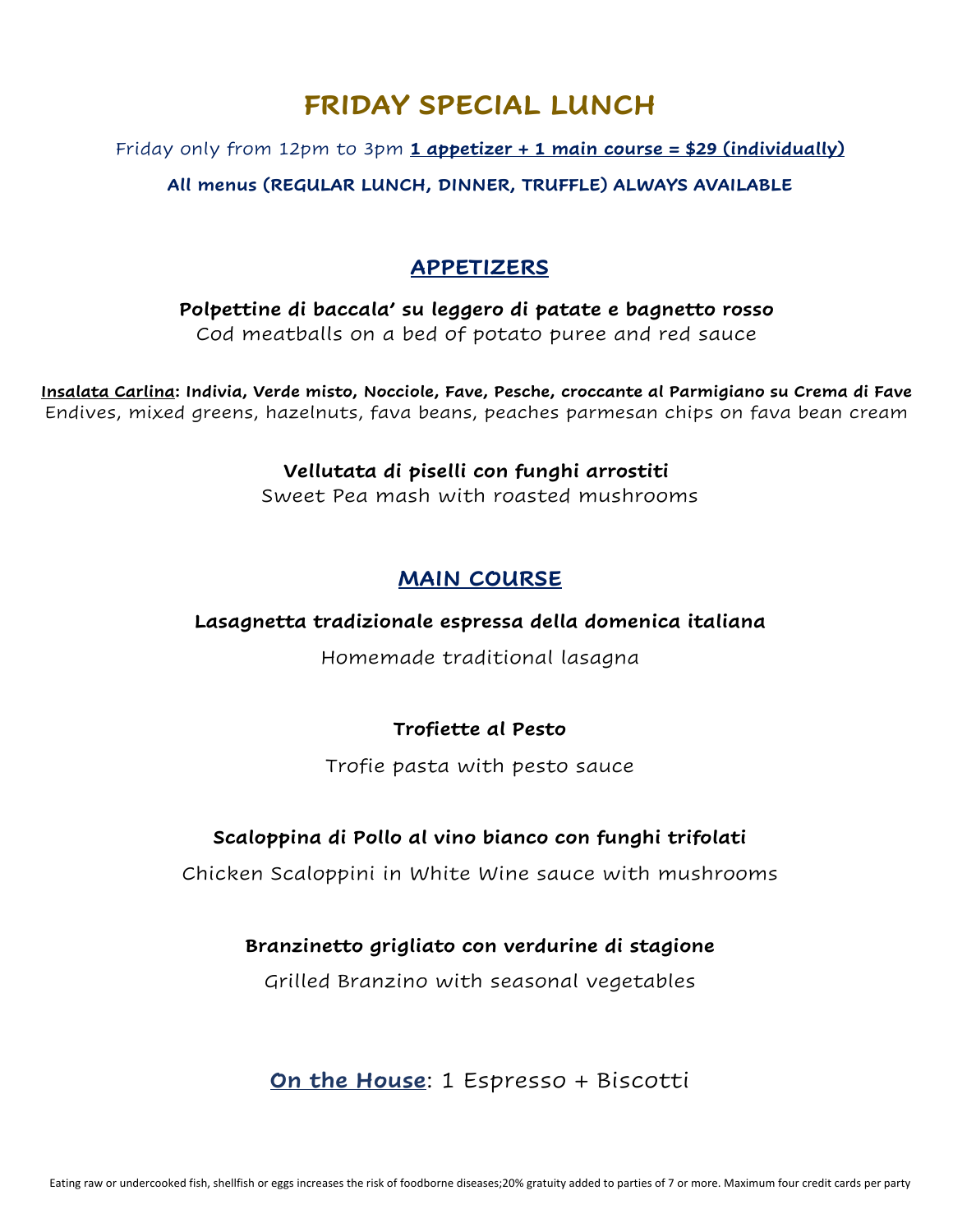# BEVERAGES

# **CAFFETTERIA:**

| Espresso Coffee Lavazza Tierra<br>Espresso Macchiato<br>Cappuccino<br>Decaf<br>Tea Selection                                                                                                               | 4 s. / 6 d.<br>4.5 s. / 6 d.<br>7<br>$\overline{7}$<br>9 |
|------------------------------------------------------------------------------------------------------------------------------------------------------------------------------------------------------------|----------------------------------------------------------|
| <b>SOFT DRINK:</b><br>Bottle of Water San Pellegrino/Panna:<br>Soda: San Pellegrino Chinotto, Aranciata, Limonata, Tonic<br>Soda: Ginger Beer, Ginger Ale, Coke, Sprite                                    | 8<br>$\overline{7}$<br>9                                 |
| <b>SANGRIA</b>                                                                                                                                                                                             | 15                                                       |
| Mocktail (Not Alchool)                                                                                                                                                                                     | 10                                                       |
| Cocktail:<br>Cappelletti Spritz<br>Mimosa<br>Bellini<br>With Cocchi (Torino/Bianco/Rosa)<br>With LO-FI                                                                                                     | 12<br>13<br>13<br>19<br>19                               |
| <b>Aperitif &amp; Digestif:</b><br>Cocchi Vermouth di Torino<br>Cocchi Americano Bianco<br>Cocchi Americano Rosa<br>Cocchi Vermouth Amaro "Dopo teatro"<br>Cardamaro<br>L0-FI Vermouth (sweet/dry) / Amaro | 13<br>13<br>13<br>15<br>14<br>14                         |
| <b>BEERS:</b><br>Menabrea Bionda<br>Menabrea Ambrata<br>Peroni<br>Brooklyn Lager                                                                                                                           | 10<br>10<br>10<br>10                                     |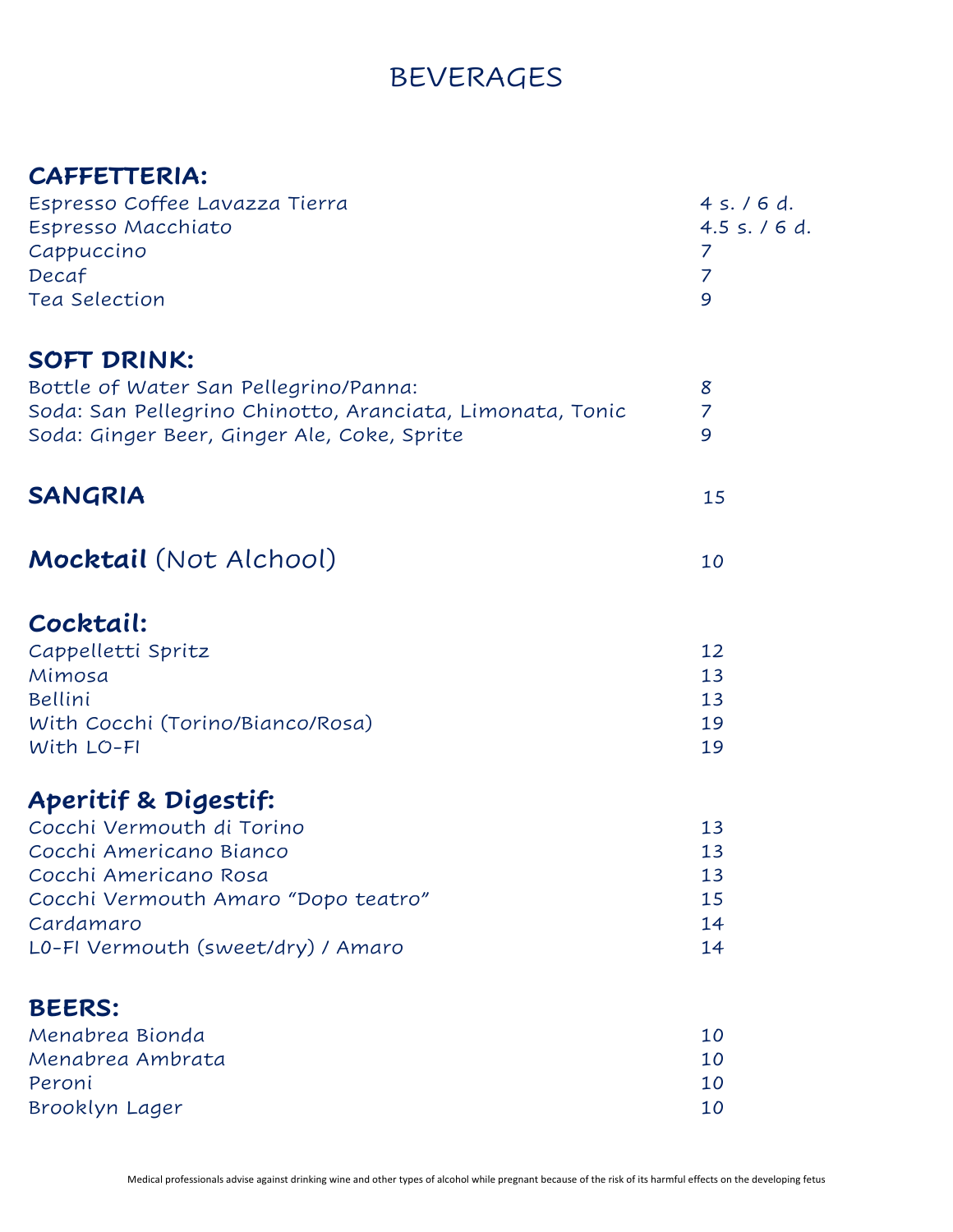# OSTERIA CARLINA WINE LIST

### **WINE BY THE GLASS**

#### **SPARKLING**

| Barone Pizzini, "Animante" Franciacorta Extra Brut<br>Chardonnay, Pinot Noir           |       | NV<br>Lombardia, IT      | 22 |
|----------------------------------------------------------------------------------------|-------|--------------------------|----|
| Villa Sandi, Prosecco di Treviso "Il Fresco"<br>Glera, Chardonnay, Pinot Bianco        |       | <b>NV</b><br>Veneto, IT  | 16 |
|                                                                                        | ROSE  |                          |    |
| La Vidaubanaise, Côtes de Provence Le Provençal<br>Grenache, Cinsault, Carignan, Syrah |       | 2020<br>Provence, France | 16 |
|                                                                                        | WHITE |                          |    |
| Tenuta San Leonardo, Sauvignon Blanc Vette<br>Sauvignon Blanc                          |       | 2020<br>Alto Adige, IT   | 18 |
| Villa Sparina, Gavi<br>Cortese                                                         |       | 2020<br>Piedmont, IT     | 16 |
| Bruno Giacosa, Roero Arneis<br>Arneis                                                  |       | 2020<br>Piedmont, IT     | 22 |
| Arnaldo Caprai, Grecante Grechetto Colli Martani<br>Grechetto                          |       | 2018<br>Umbria, IT       | 15 |
| Domaine Vincent Prunier, Chardonnay "Cote d'or"<br>Chardonnay                          |       | 2019<br>Burgundy, France | 20 |
|                                                                                        | RED   |                          |    |
| Damilano, Barbera d'Asti<br>Barbera                                                    |       | 2019<br>Piedmont, IT     | 17 |
| Cascina Boschetti, Barolo Gomba<br>Nebbiolo                                            |       | 2016<br>Piedmont, IT     | 21 |
| Firriato, Nero d'Avola Chiaramonte<br>Nero d'Avola                                     |       | 2017<br>Sicily, IT       | 16 |
| Tornatore, Etna Rosso<br>Nerello Mascalese, Nerello Cappuccio                          |       | 2018<br>Sicily, IT       | 18 |
| Borgo della Rocca, Brunello di Montalcino<br>Sangiovese Grosso                         |       | 2015<br>Tuscany, IT      | 24 |
| l Greppi, Greppicante Bolgheri Rosso<br>Cabernet Sauvignon, Cabernet Franc, Merlot     |       | 2018<br>Tuscany, IT      | 22 |
| Castello di Verrazzano, Toscana Rosso<br>Sangiovese                                    |       | 2018<br>Tuscany, IT      | 16 |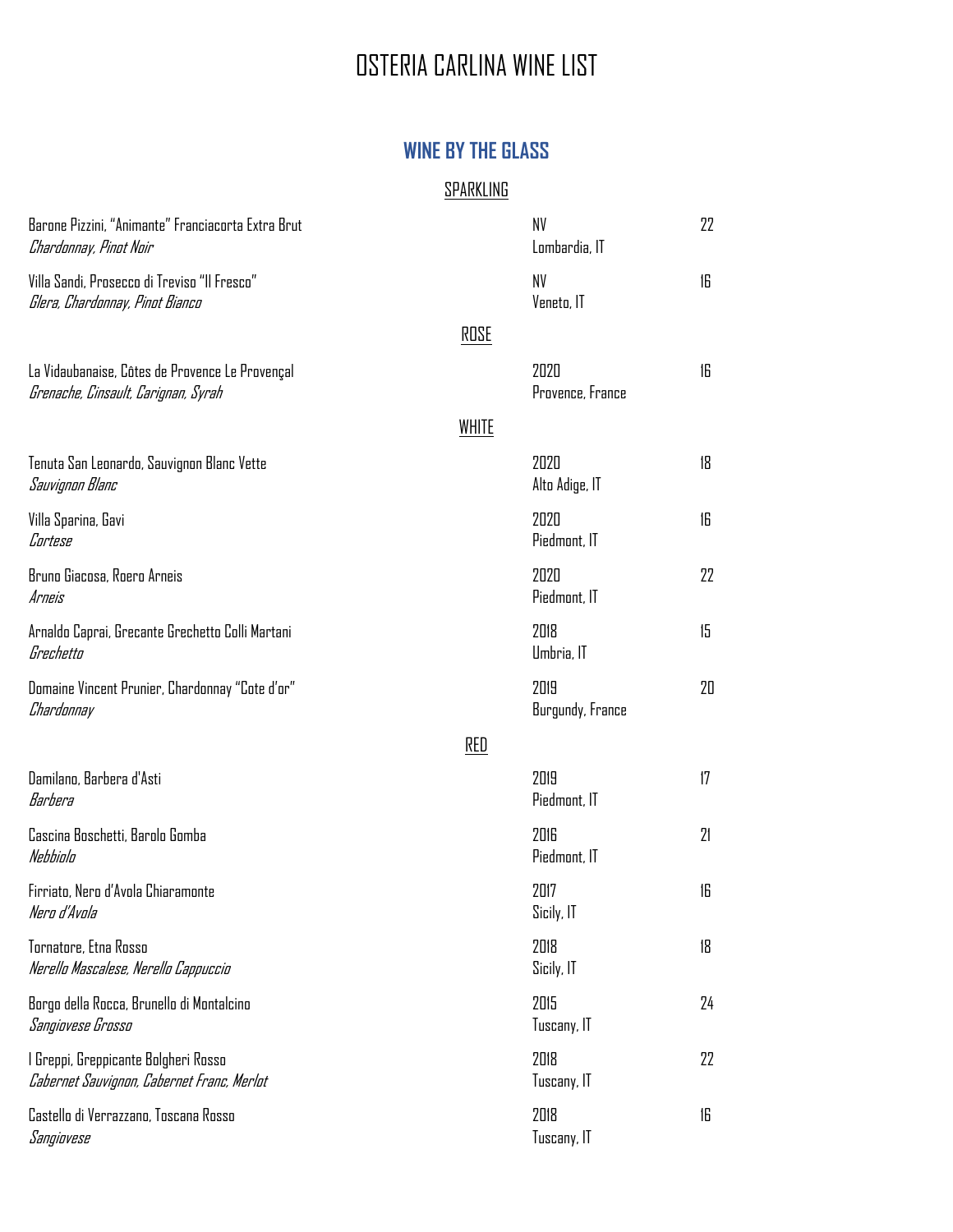# **LIBRARY WINE BY GLASS WITH CORAVIN**

| Gaja, Langhe Rossj Bass<br>Chardonnay, Sauvignon Blanc | 2019<br>Piedmont, IT | 42 |
|--------------------------------------------------------|----------------------|----|
| RED                                                    |                      |    |
| Braida, Bricco dell'Uccellone<br>Barbera               | 2018<br>Piedmont, IT | 39 |
| Feudo Maccari, Maharis<br>Syrah                        | 2017<br>Sicily, IT   | 39 |

### **WINE BY THE BOTTLE**

### **SPARKLING**

| Ferrari, Perle Nero<br>Pinat Nair                                                 | 2009<br>Alto Adige, IT | 180 |
|-----------------------------------------------------------------------------------|------------------------|-----|
| Ferrari, Giulio Ferrari Riserva del Fondatore<br>Chardonnay                       | 2007<br>Alto Adige, IT | 295 |
| Lombardini, "C'era una Volta" Lambrusco Reggiano<br>Lambrusco                     | NV<br>Emilia Romagna   | 69  |
| Barone Pizzini, "Animante" Franciacorta<br>Chardonnay, Pinot Noir                 | NV<br>Lombardia, IT    | 85  |
| Barone Pizzini, "Saten" Franciacorta<br>Chardonnay                                | 2014<br>Lombardia, IT  | 98  |
| Ca' del Bosco, Franciacorta Brut Prestige<br>Chardonnay, Pinot Noir, Pinot Bianco | NV<br>Lombardia, IT    | 95  |
| La Ghibellina, Gavi Metodo Classico<br>Cortese                                    | 2011<br>Piedmont, IT   | 75  |
| Villa Sandi, Prosecco di Treviso "Il Fresco"<br>Glera, Chardonnay, Pinot Blanc    | NV<br>Veneto, IT       | 68  |

### **ROSE**

| La Vidaubanaise, Côtes de Provence Le Provençal | 2020             | 68 |
|-------------------------------------------------|------------------|----|
| Grenache, Cinsault, Carignan, Syrah             | Provence, France |    |

WHITE

| חלחל             |  |
|------------------|--|
| Provence, France |  |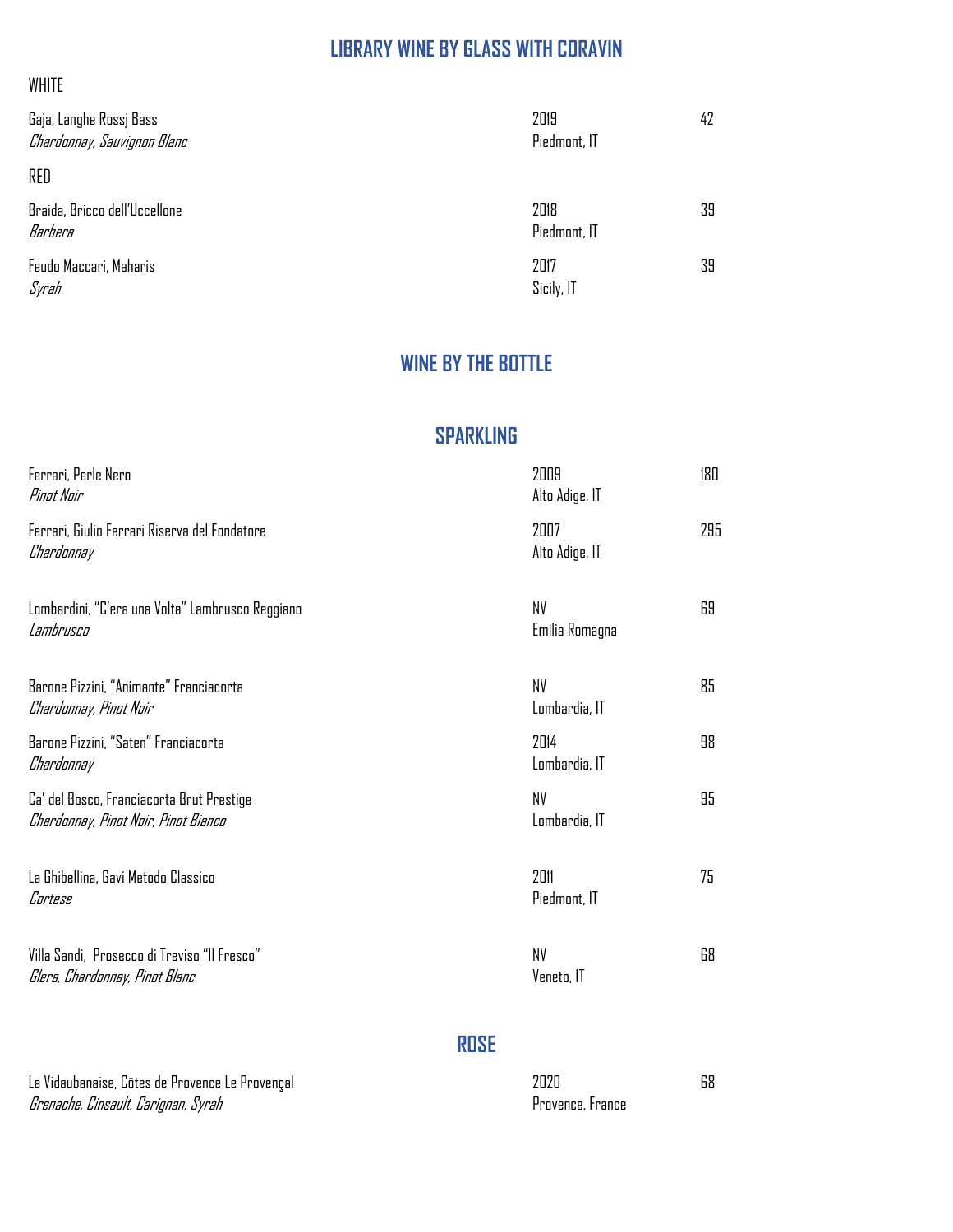### **CHAMPAGNE**

| Charles Heidsiek, Champagne Brut Reserve<br>Pinot Noir, Chardonnay, Pinot Meunier             | NV<br>Champagne, France   | 178 |
|-----------------------------------------------------------------------------------------------|---------------------------|-----|
| Krug, Champagne Brut Grande Cuvee<br>Pinot Noir, Chardonnay, Pinot Meunier                    | NV<br>Champagne, France   | 390 |
| Philipponnat, Champagne Brut Royale Réserve Non Dose<br>Pinot Noir, Chardonnay, Pinot Meunier | NV<br>Champagne, France   | 170 |
| Dom Perignon, Brut Champagne<br>Chardonnay, Pinot Noir                                        | 2009<br>Champagne, France | 420 |
| Encry, Champagne Brut Grand Cru<br>Chardonnay                                                 | NV<br>Champagne, France   | 183 |
| Encry, Champagne Zero Dosage Grand Cru<br>Chardonnay                                          | NV<br>Champagne, France   | 189 |
| Encry, Champagne Rose Grande Cuvée<br>Chardonnay, Pinot Noir                                  | NV<br>Champagne, France   | 198 |
| 375 <sub>ml</sub><br>Deutz, Champagne Brut Classic<br>Pinot Noir, Pinot Meunier, Chardonnay   | NV<br>Champagne, France   | 79  |

### **WHITE WINE**

| Marchioli, "Fides" Trebbiano d'Abruzzo<br>Trebbiano            | 2019<br>Abruzzo, IT    | 65 |
|----------------------------------------------------------------|------------------------|----|
| Kellerei Terlan, Kreuth Chardonnay Alto Adige<br>Chardonnay    | 2018<br>Alto Adige, IT | 91 |
| Kellerei Terlan, Winkl Sauvignon Alto Adige<br>Sauvignon Blanc | 2020<br>Alto Adige, IT | 89 |
| Elena Walch, Pinot Bianco Kristallberg<br>Pinot Bianco         | 2019<br>Alto Adige, IT | 84 |
| Elena Walch, Pinot Grigio Ringberg<br>Pinat Grigia             | 2018<br>Alto Adige, IT | 82 |
| Pacher Hof, Kerner<br>Kerner                                   | 2020<br>Alto Adige, IT | 77 |
| Tenuta San Leonardo, Sauvignon Blanc Vette<br>Sauvignon Blanc  | 2020<br>Alto Adige, IT | 74 |
| San Salvatore, Paestum Fiano Trentenare<br>Fiano               | 2019<br>Campania, IT   | 69 |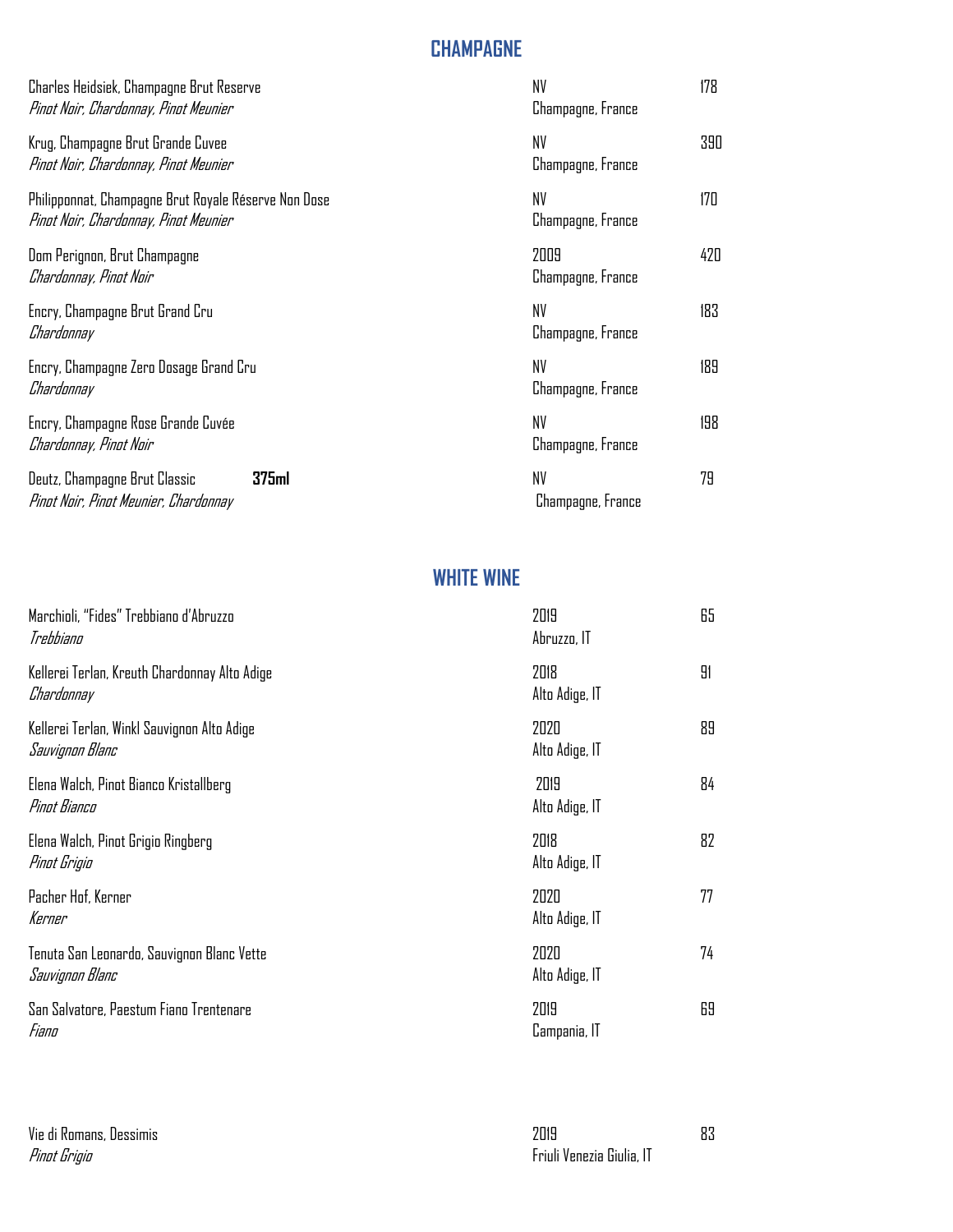| Schiopetto, Friulano<br>Friulano                                                |                          | 2019<br>Friuli Venezia Giulia, IT | 85  |
|---------------------------------------------------------------------------------|--------------------------|-----------------------------------|-----|
| Ronchi di Cialla, Cialla Bianco<br>Ribolla Gialla, Verduzzo, Picolit            |                          | 2017<br>Friuli Venezia Giulia. IT | 82  |
| Casale del Giglio, Bellone<br>Bellane                                           |                          | 2019<br>Lazio, IT                 | 66  |
| Poggio dei Gorleri, Pigato "Cycnus"<br>Pigato                                   |                          | 2020<br>Liguria, IT               | 74  |
| Ca' dei Frati, Brolettino Lugana<br>Turbiana                                    |                          | 2017<br>Lombardia, IT             | 73  |
| Michele Chiarlo, Gavi Rovereto<br>Cortese                                       |                          | 2020<br>Piedmont, IT              | 72  |
| Villa Sparina, Gavi<br>Cortese                                                  |                          | 2020<br>Piedmont, IT              | 74  |
| Gaja, Langhe Rossi Bass<br>Chardonnay, Sauvignon Blanc                          |                          | 2019<br>Piedmont, IT              | 185 |
| Bruno Giacosa, Roero Arneis<br>Arneis                                           |                          | 2020<br>Piedmont, IT              | 84  |
| Elvio Cogno, Anas-cetta<br>Nascetta                                             |                          | 2018<br>Piedmont, IT              | 82  |
| Giovanni Rosso, Etna Bianco<br>Carricante                                       |                          | 2019<br>Sicily, IT                | 86  |
| Colombaio Santa Chiara, Vernaccia S. Gimignano "Campo della Pieve"<br>Vernaccia |                          | 2019<br>Tuscany, IT               | 79  |
| Arnaldo Caprai, Grecante Grechetto Colli Martani<br>Grechetto                   |                          | 2018<br>Umbria, IT                | 68  |
| Pieropan, Soave La Rocca<br>Garganega                                           |                          | 2018<br>Veneto, IT                | 83  |
|                                                                                 | <b>REST OF THE WORLD</b> |                                   |     |
| Movia, Brda Gredic Tokai<br>Friulano                                            |                          | 2018<br>Primorska, Slovenia       | 88  |
| Crasto, Douro Branco<br>Viosinho, Rabigato, Gouveio                             |                          | 2018<br>Douro, Portugal           | 68  |
| Marjan Simcic, "Selecija" Ribolla Goriska Brda<br>Ribolla                       |                          | 2016<br>Brda, Slovenia            | 79  |
| Domaine Marc Morey, Chassagne-Montrachet 1er Cru En Virondot<br>Chardonnay      |                          | 2015<br>Burgundy, France          | 189 |
| Domaine Vincent Prunier, Chardonnay "Cote d'or"<br>Chardonnay                   |                          | 2019<br>Burgundy, France          | 95  |
|                                                                                 |                          |                                   |     |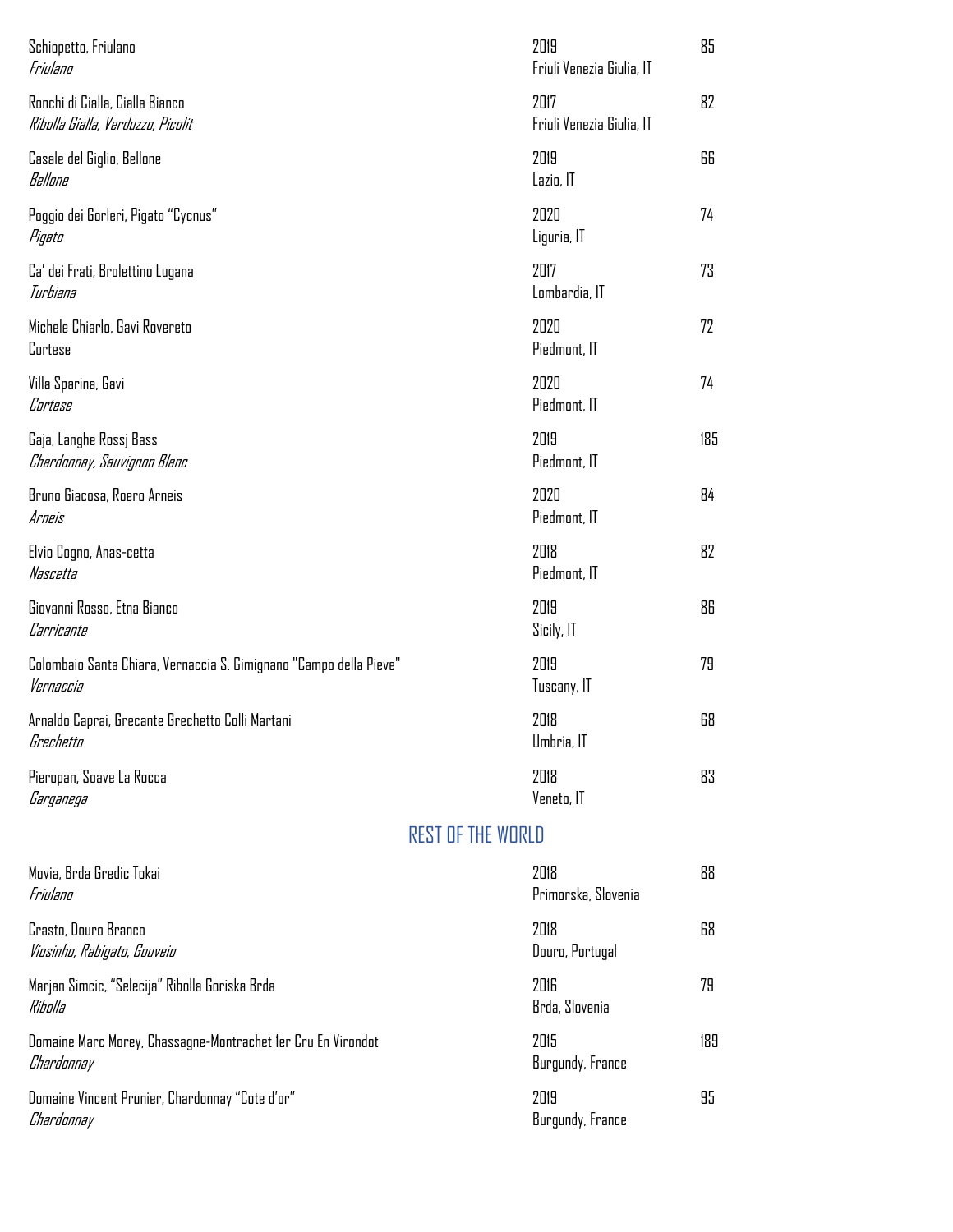# **RED WINE**

| Kellerei Terlan, Pinot Noir Riserva Monticol<br>Pinot Nero                       | 2019<br>Alto Adige, IT            | 95  |
|----------------------------------------------------------------------------------|-----------------------------------|-----|
| Villa Raiano, Aglianico<br>Aglianico                                             | 2017<br>Campania, IT              | 69  |
| Tenuta Mara, Maramia<br>Sangiovese                                               | 2018<br>Emilia Romagna, IT        | 105 |
| Ronchi di Cialla, Schioppettino<br>Schioppettino                                 | 2015<br>Friuli Venezia Giulia, IT | 98  |
| Durin, Rossese<br>Rossese                                                        | 2017<br>Liguria, IT               | 64  |
| ARPEPE, Valtellina Superiore Sassella "Stella Retica"<br>Nebbiolo (Chiavennasca) | 2015<br>Lombardy, IT              | 104 |
| Balgera, Valtellina Superiore Valgella<br>Nebbiolo (Chiavennasca)                | 2003<br>Lombardia, IT             | 85  |
| Balgera, Valtellina Superiore Valgella Riserva<br>Nebbiolo (Chiavennasca)        | 2005<br>Lombardia, IT             | 95  |
| Crotin, Grignolino d'Asti "San Patelu"<br>Grignolino                             | 2019<br>Piedmont, IT              | 69  |
| Ca' Viola, Dolcetto Barturot<br>Dolcetto                                         | 2016<br>Piedmont, IT              | 73  |
| Bruno Giacosa, Dolcetto d'Alba<br>Dolcetto                                       | 2020<br>Piedmont, IT              | 79  |
| Giacomo Borgogno, Barbera d'Alba<br>Barbera                                      | 2020<br>Piedmont, IT              | 82  |
| Braida, Barbera d'Asti Bricco dell'Uccellone<br>Barbera                          | 2018<br>Piedmont, IT              | 172 |
| G.D. Vajra, Barbera d'Alba Superiore<br>Barbera                                  | 2020<br>Piedmont, IT              | 88  |
| Damilano, Barbera d'Asti<br>Barbera                                              | 2019<br>Piedmont, IT              | 74  |
| Michele Chiarlo, Barbera d'Asti Superiore La Court Nizza<br>Barbera              | 2017<br>Piedmont, IT              | 98  |
| Giacomo Borgogno, Langhe "No Name"<br>Nebbiala                                   | 2017<br>Piedmont, IT              | 115 |
| Renato Ratti, Nebbiolo Ochetti<br>Nebbiala                                       | 2019<br>Piedmont, IT              | 76  |
| Travaglini, Gattinara Tre Vigne<br>Nebbiolo                                      | 2015<br>Piedmont, IT              | 120 |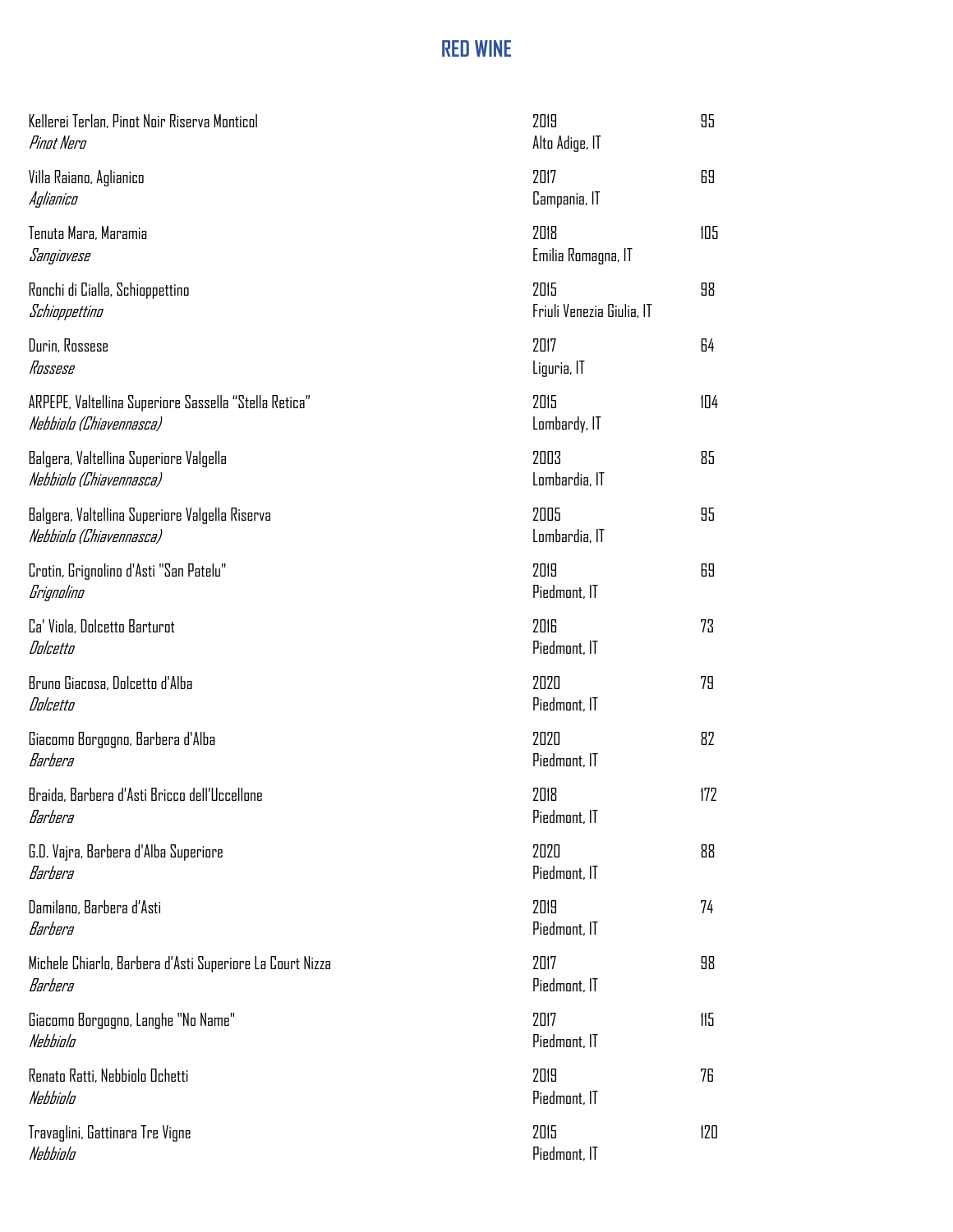| Antoniolo, Gattinara Riserva<br>Nebbiola | 2016<br>Piedmont, IT | 98 |
|------------------------------------------|----------------------|----|
| Il Chiosso, Ghemme<br>Nebbiala           | 2018<br>Piedmont, IT | 80 |

# **BARBARESCO**

| Produttori del Barbaresco, Barbaresco Paje Riserva<br>Nebbiolo | 2015<br>Piedmont, IT | 190 |
|----------------------------------------------------------------|----------------------|-----|
| Gaja, Barbaresco<br>Nebbiolo                                   | 2012<br>Piedmont, IT | 420 |
| Pio Cesare, Barbaresco<br>Nebbiolo                             | 2017<br>Piedmont, IT | 178 |
| La Spinetta, Barbaresco Valeirano<br>Nebbiolo                  | 2007<br>Piedmont, IT | 320 |
| Moccagatta, Barbaresco Bric Balin<br>Nebbiolo                  | 2012<br>Piedmont, IT | 168 |
| Renato Fenocchio, Barbaresco Starderi<br>Nebbiolo              | 2016<br>Piedmont, IT | 148 |
| Michele Chiarlo, Barbaresco Reyna<br>Nebbiolo                  | 2017<br>Piedmont, IT | 135 |
| <b>BAROLO</b>                                                  |                      |     |
| Gaja, Sperss<br>Nebbiolo                                       | 2011<br>Piedmont, IT | 565 |
| Parusso, Barolo Perarmando<br>Nebbiolo                         | 2018<br>Piedmont, IT | 150 |
| Giacomo Borgogno, Barolo Cannubi<br>Nebbiolo                   | 2016<br>Piedmont, IT | 330 |
| Renato Ratti, Barolo Marcenasco<br>Nebbiolo                    | 2017<br>Piedmont, IT | 148 |
| Cascina Boschetti, Barolo<br>Nebbiolo                          | 2016<br>Piedmont, IT | 105 |
| Cascina Boschetti, Barolo Riserva<br>Nebbiolo                  | 2012<br>Piedmont, IT | 168 |
| Fontanafredda, Barolo Lazzarito<br>Nebbiolo                    | 1998<br>Piedmont, IT | 255 |
| Fontanafredda, Barolo La Rosa<br>Nebbiolo                      | 2005<br>Piedmont, IT | 242 |
| Martinetti, Barolo Marasco<br>Nebbiolo                         | 2006<br>Piedmont, IT | 205 |
| Damilano, Barolo Lecinquevigne<br>Nebbiala                     | 2015<br>Piedmont, IT | 125 |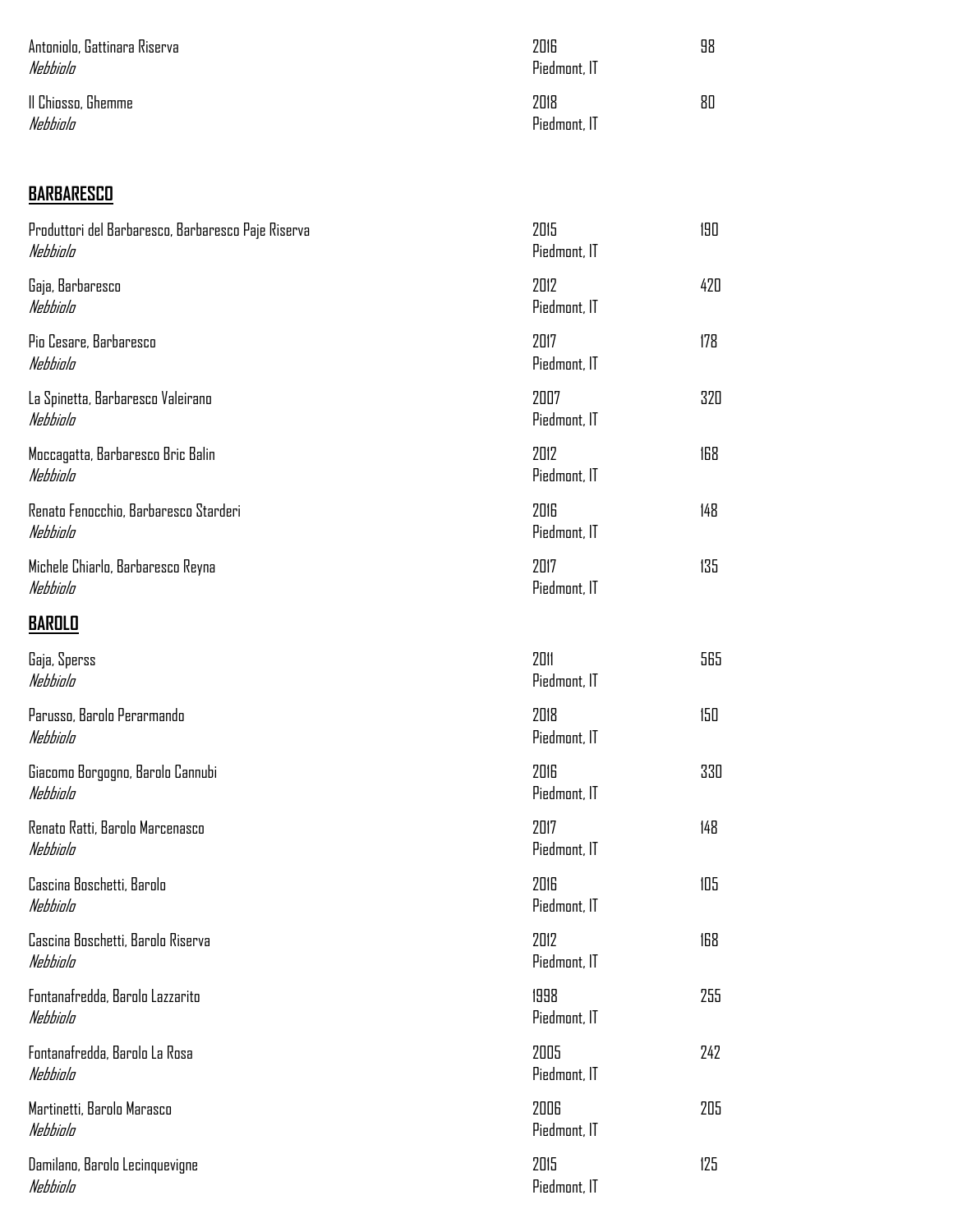| Argiolas, Turriga<br>Cannonau, Carignano, Bovale Sardo, Malvasia Nera                                 | 2017<br>Sardinia, IT | 183 |
|-------------------------------------------------------------------------------------------------------|----------------------|-----|
| Sardus Pater, Arruga Carignano del Sulcis Riserva<br>Carignano                                        | 2013<br>Sardinia, IT | 92  |
| Feudo Maccari, Maharis<br>Syrah                                                                       | 2017<br>Sicily, IT   | 150 |
| Donnafugata, Mille e una Notte<br>Nero d'Avola, Petit Verdot, Syrah                                   | 2017<br>Sicily, IT   | 160 |
| Firriato, Nero d'Avola Chiaramonte<br>Nero d'Avola                                                    | 2017<br>Sicily, IT   | 69  |
| Tenuta delle Terre Nere, Etna Rosso San Lorenzo Vecchie Vigne<br>Nerello Mascalese, Nerello Cappuccio | 2018<br>Sicily, IT   | 118 |
| Tornatore, Etna Rosso<br>Nerello Mascalese, Nerello Cappuccio                                         | 2018<br>Sicily, IT   | 75  |
| Castellare di Castellina, Chianti Classico<br>Sangiovese                                              | 2020<br>Tuscany, IT  | 82  |
| Castello di Verrazzano, Toscana Rosso<br>Sangiovese                                                   | 2018<br>Tuscany, IT  | 70  |
| Montalcino                                                                                            |                      |     |
| Poggio Antico, Brunello di Montalcino Altero<br>Sangiovese Grosso                                     | 2010<br>Tuscany, IT  | 215 |
| Biondi Santi, Brunello di Montalcino<br>Sangiovese Grosso                                             | 2012<br>Tuscany, IT  | 360 |
| Siro Pacenti, Brunello di Montalcino "Pelagrilli"<br>Sangiovese Grosso                                | 2016<br>Tuscany, IT  | 168 |
| Borgo della Rocca, Brunello di Montalcino<br>Sangiovese Grosso                                        | 2015<br>Tuscany, IT  | 115 |
| <b>0.</b> 1. 1. 11.<br>$\blacksquare$                                                                 | nnnn                 | 70. |

*Sangiovese Grosso* Tuscany, IT کار این مقابل از این مقابل از این مقابل از این مقابل از این مقابل از این مقابل از ا

Ciacci Piccolomini d'Aragona, Rosso di Montalcino 2020 79 Tuscany, IT Baricci, Rosso di Montalcino 2019 98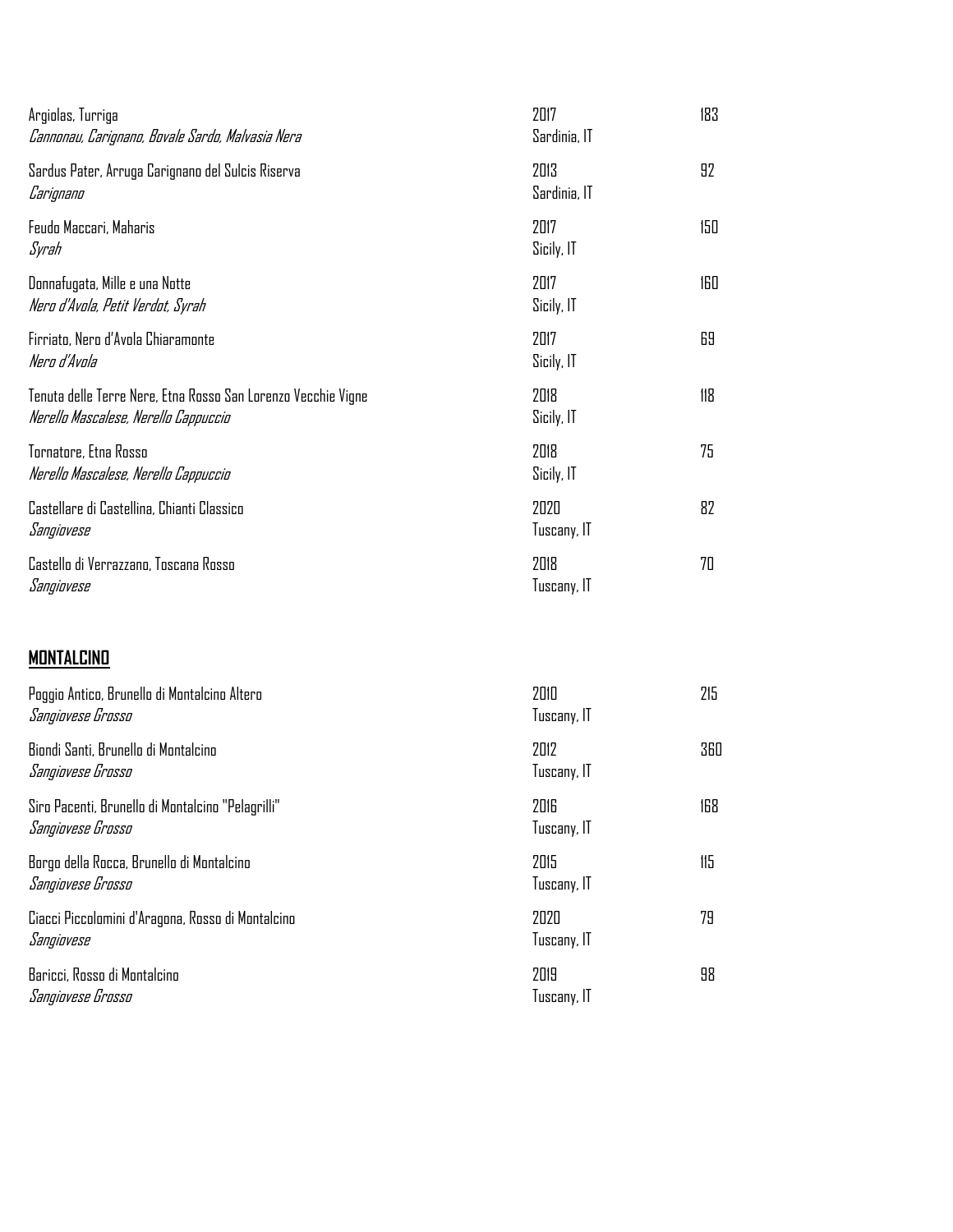### **SUPERTUSCAN**

| l Greppi, Greppicante Bolgheri Rosso<br>Merlot, Cabernet Sauvignon, Cabernet Franc            | 2018<br>Tuscany, IT | 75  |
|-----------------------------------------------------------------------------------------------|---------------------|-----|
| l Greppi, Greppicante Bolgheri Superiore<br>Merlot, Cabernet Sauvignon, Cabernet Franc        | 2019<br>Tuscany, IT | 170 |
| Gaja Ca'Marcanda, Magari<br>Cabernet Franc, Cabernet Sauvignon, Petit Verdot                  | 2019<br>Tuscany, IT | 180 |
| Podere Sapaio, Volpolo Bolgheri Rosso<br>Cabernet Sauvignon, Merlot                           | 2018<br>Tuscany, IT | 89  |
| Podere Sapaio, Sapaio Bolgheri Superiore<br>Cabernet Sauvignon, Petit Verdot, Cabernet Franc  | 2017<br>Tuscany, IT | 180 |
| Tenuta San Guido, Sassicaia<br>Cabernet Sauvignon, Cabernet Franc                             | 2016<br>Tuscany, IT | 690 |
| Tenuta San Guido, Sassicaia<br>Cabernet Sauvignon, Cabernet Franc                             | 2015<br>Tuscany, IT | 740 |
| Grattamacco, Bolgheri Rosso<br>Cabernet Sauvignon, Cabernet Franc, Merlot, Sangiovese         | 2019<br>Tuscany, IT | 91  |
| Tua Rita, Rosso dei Notri<br>Sangiovese, Merlot, Cabernet Sauvignon, Syrah                    | 2019<br>Tuscany, IT | 69  |
| Podere La Villa llaria Tachis, Giacomo<br>Merlot                                              | 2016<br>Tuscany, IT | 85  |
| Antinori, Tignanello<br>Sangiovese, <i>Cabernet Sauvignon, Cabernet Franc</i>                 | 2017<br>Tuscany, IT | 355 |
| Antinori, Tignanello<br>Sangiovese, <i>Cabernet Sauvignon, Cabernet Franc</i>                 | 2018<br>Tuscany, IT | 355 |
| Arnaldo Caprai, Colle Piano Sagrantino di Montefalco<br>Sagrantino                            | 2014<br>Umbria, IT  | 108 |
| Allegrini, Amarone della Valpolicella Classico<br>Corvina, Rondinella, Oseleta, and Corvinone | 2017<br>Veneto, IT  | 162 |
| Dal Forno Romano, Amarone della Valpolicella<br>Corvina, Rondinella, Croatina, Oseleta        | 2012<br>Veneto, IT  | 590 |
| Dal Forno Romano, Valpolicella Superiore<br>Corvina, Corvinone, Rondinella, Croatina, Oseleta | 2015<br>Veneto, IT  | 240 |